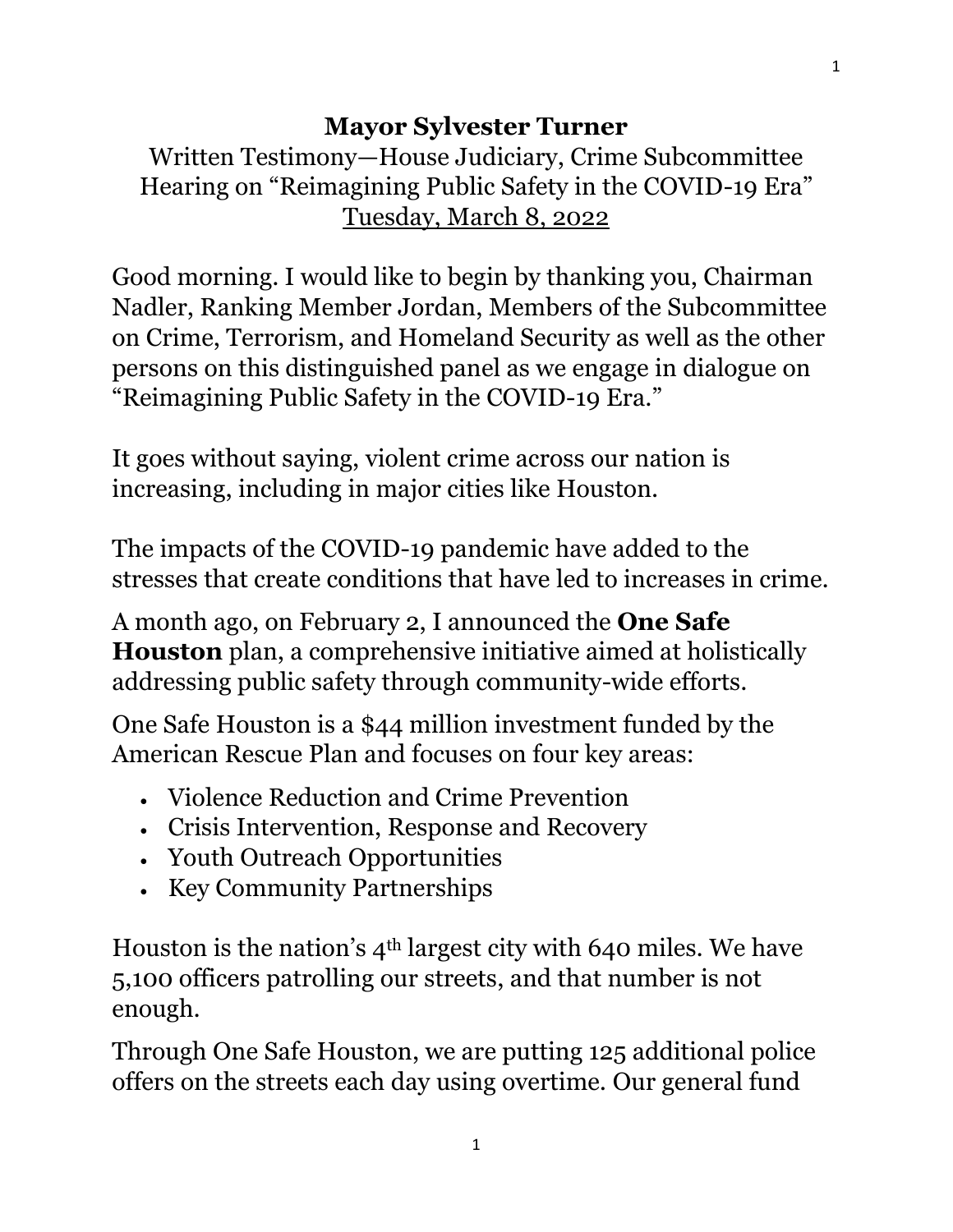budget is funding five additional police cadet classes this fiscal year. Last week, I attended a graduation for 61 cadets, and they will add boots on the ground that we desperately need.

2

The use of technology is critically important and an area where we need more federal funding. The additional officers on patrol in Houston will be deployed primarily based on data driven, evidence-based analysis of when and where the most violent crimes are occurring and to provide more visibility toward crime deterrence and rapid response to crimes in progress. We have allowed **\$5.7 million** to this initiative.

There is no question there are too many guns on the streets. The city will invest **\$1 million in a robust gun buyback initiative** to remove more illegal or unwanted firearms from the street that could ultimately be used as crime gun

However, I firmly believe to combat violent crime, we will not be able to police our way out of these problems and that is why One Safe Houston is a holistic strategy.

Violent Crime is a public health crisis made worse by the pandemic. Domestic violence cases have more than doubled since 2019 and more people are experiencing mental health distress …. leading to interactions with police resulting in dangerous or deadly outcomes.

The state of Texas in its last legislative session passed HB 1927 which took effect on September 1 of last year—allowing unlicensed, or permit-less carry of a firearm—bypassing all training and safety precautions previously required to carry a concealed weapon. This irresponsible act alone has made policing much harder and adding too many guns on our streets.

Other factors contributing to this spike include widespread social anxiety, economic uncertainty, mental health concerns, the increased presence of illegally owned firearms, and particularly in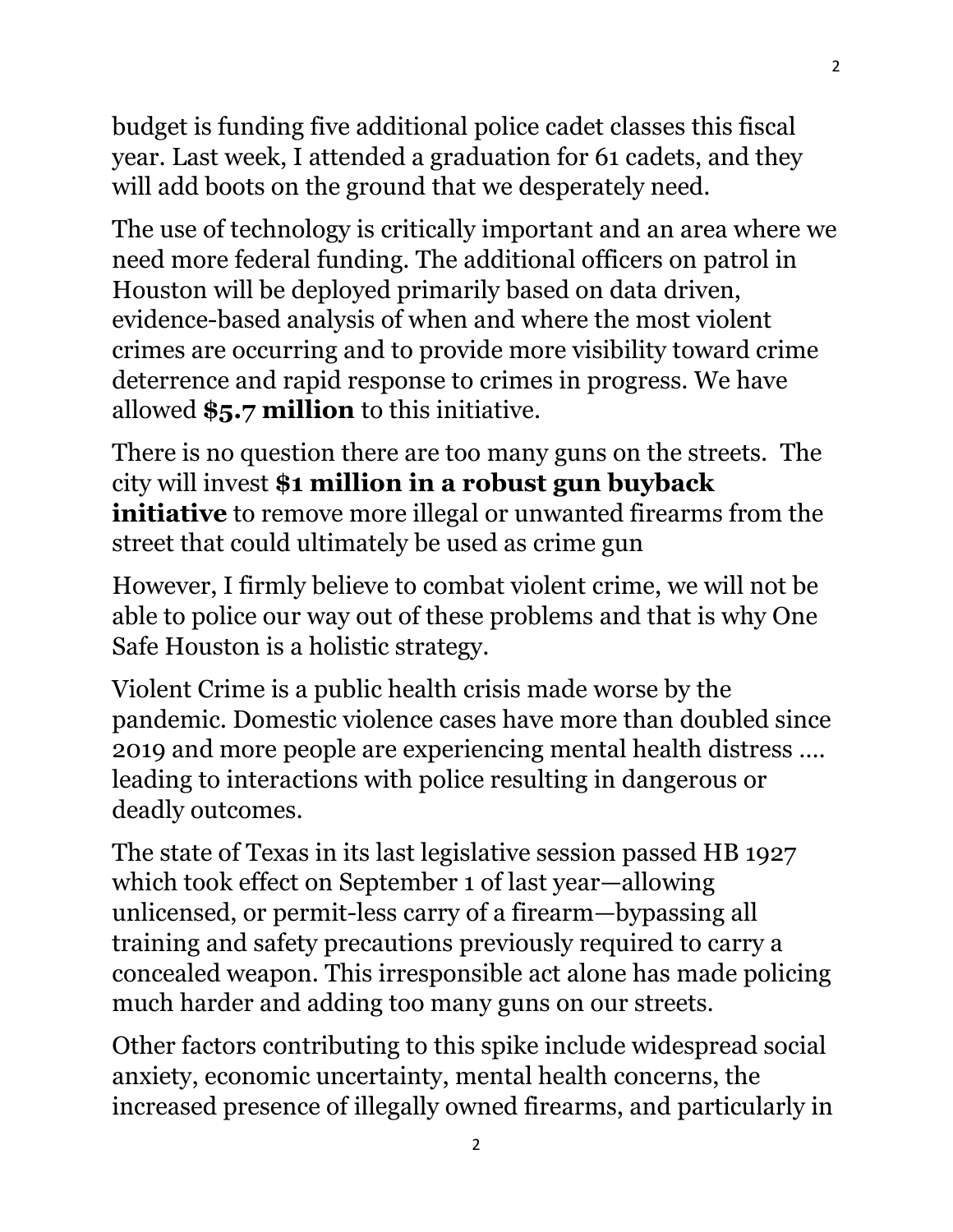Houston, a strained court system plagued by criminal case backlogs that impact the pretrial release and prosecution of violent offenders.

Mr. Chairman and members of this committee, it is going to take all of us working collaboratively, from the federal government all the way down to local government to keep our nation's cities safe.

Specifically, the plan looks to address crisis intervention in two areas and I would like to highlight the following:

- ➢ Of the \$44 million plan, \$21 million has been allocated towards behavioral health programs, namely:
	- o **Crisis Call Diversion Program** (CCD)—a 24-hour coverage program aimed at directly connecting callers with mental health providers
	- o **Mobile Crisis Outreach Team** (MCOT) deploying non-law enforcement teams of behavior health professionals to deal with non-violent interventions
	- o **Crisis Intervention Response** Teams (CIRT) specially trained police officers paired with a mental health professional deployed to mental health related interventions
	- o **Clinician Officer Remote Evaluation** (CORE) a tele-med program designed to give up to 80 officers immediate access to emergency access to behavioral health professionals

Keep in mind, as the largest city in a state that leads the nation in uninsured residents, we often ask police to respond to behavioral health situations. With the ARPA dollars provided by the Biden-Harris Administration, our police, clinicians, and behavioral health experts are better equipped with the tools and resources to respond to these situations.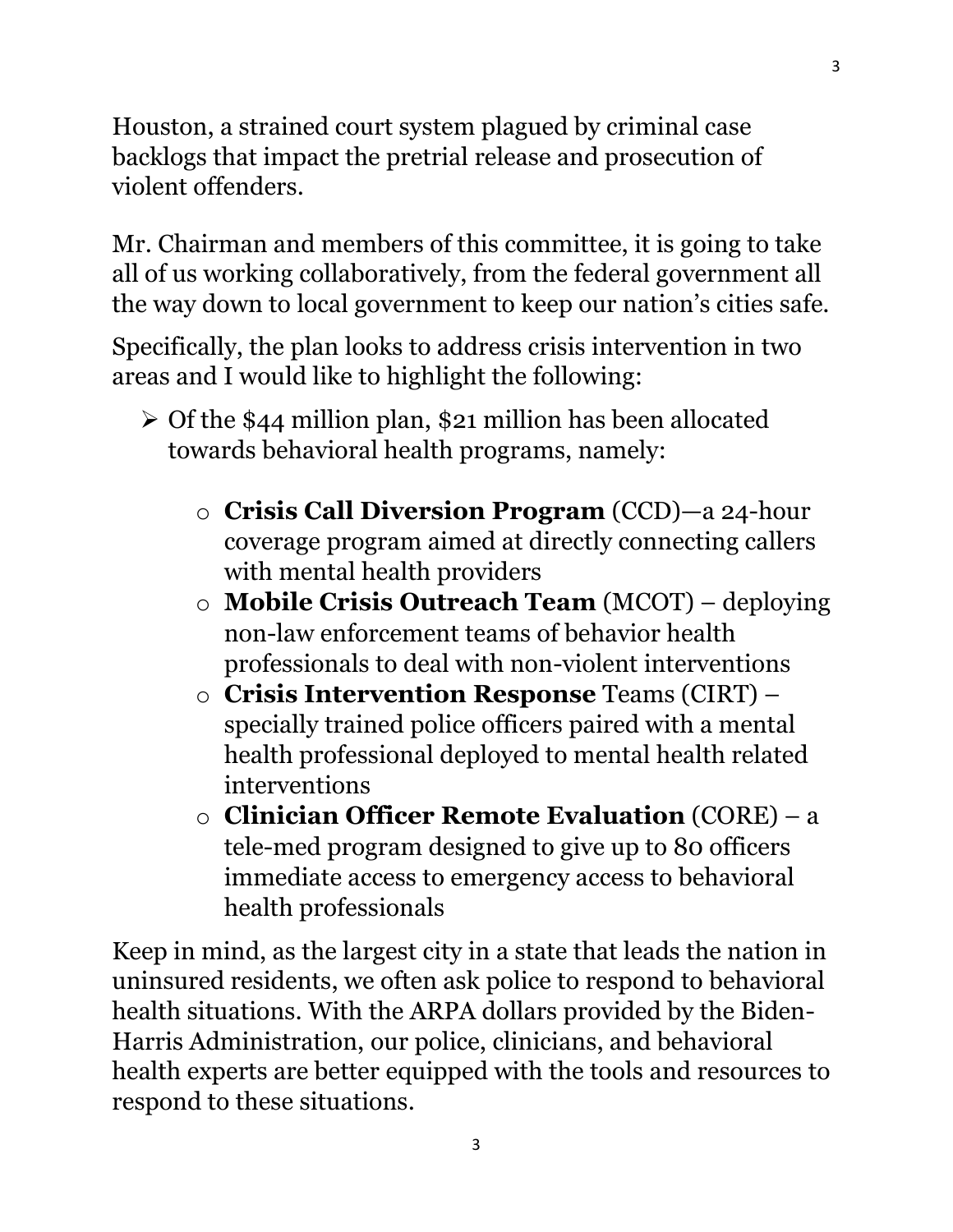Additionally, we have seen a substantial uptick in domestic violence related crimes that often lead to homicides. As a result, we have made an investment of \$10 million for sexual and domestic abuse responses through our Domestic Abuse Response Teams (DART) program.

➢ This program provides for specially trained, two-person mobile teams consisting of one HPD officer and one victim advocate responding to "high risk" domestic violence crime scenes at the request of the primary responding police unit trained to perform on-scene danger assessments.

At my direction and beyond the recommendations of the Commission's report, the DART program has expanded to provide wrap around services to the victim, including housing and supportive services and targeted cultural outreach to communities as well as added forensic nurse services.

Other key components of the **One Safe Houston** initiative include:

- $\geq$  \$2.5 million for the implementation of the CURE Violence and credible messengers' programs
- $\geq$  \$1 million investment to expand the existing successful community re-entry network program

As you may see, the programs we are investing in listen to and engage community and neighborhood leaders. It also provides opportunities to our youth.

Mr. Chairman, we are in a public health crisis, but I believe Houston is poised to lead the nation with a blueprint that addresses this crisis through law enforcement, public health practitioners and community partners working together. It will take all of us to address and reduce crime in our communities.